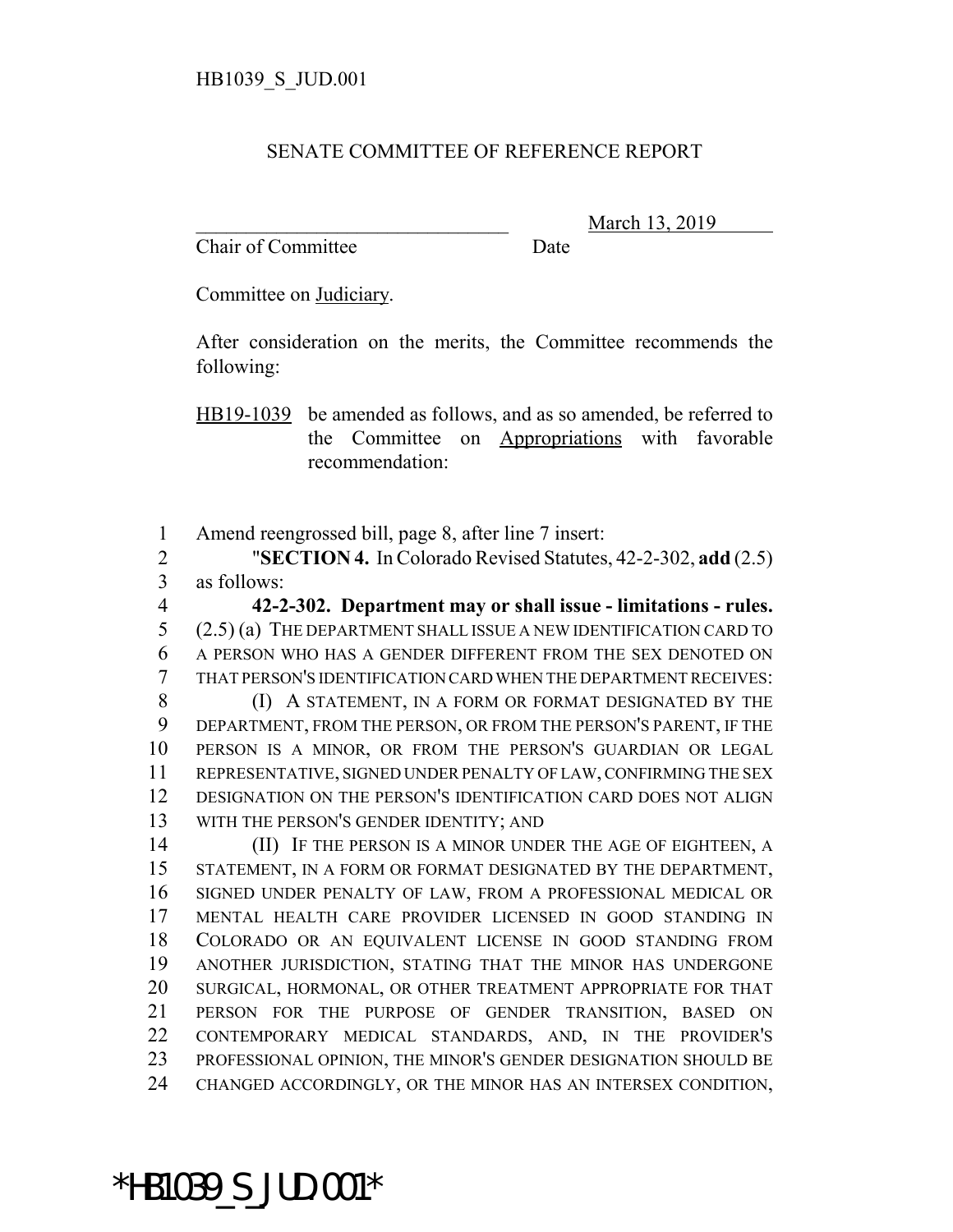AND, IN THE PROVIDER'S PROFESSIONAL OPINION, THE MINOR'S GENDER DESIGNATION SHOULD BE CHANGED ACCORDINGLY; OR

 (III) A NEW BIRTH CERTIFICATE ISSUED PURSUANT TO SECTION 25-2-113.8.

 (b) THE DEPARTMENT MAY ONLY AMEND A SEX DESIGNATION FOR AN INDIVIDUAL'S IDENTIFICATION CARD ONE TIME UPON THE INDIVIDUAL'S REQUEST. ANY FURTHER REQUESTS FROM THE INDIVIDUAL FOR ADDITIONAL SEX DESIGNATION CHANGES REQUIRE THE SUBMISSION OF A COURT ORDER INDICATING THAT THE SEX DESIGNATION CHANGE IS REQUIRED.

 **SECTION 5.** In Colorado Revised Statutes, 42-2-505, **add** (1.5) as follows:

 **42-2-505. Identification documents - individuals not lawfully present - rules.** (1.5) (a) THE DEPARTMENT SHALL ISSUE A NEW IDENTIFICATION DOCUMENT TO A PERSON WHO HAS A GENDER DIFFERENT FROM THE SEX DENOTED ON THAT PERSON'S IDENTIFICATION DOCUMENT WHEN THE DEPARTMENT RECEIVES:

18 (I) A STATEMENT, IN A FORM OR FORMAT DESIGNATED BY THE DEPARTMENT, FROM THE PERSON, OR FROM THE PERSON'S PARENT, IF THE PERSON IS A MINOR, OR FROM THE PERSON'S GUARDIAN OR LEGAL REPRESENTATIVE, SIGNED UNDER PENALTY OF LAW, CONFIRMING THE SEX DESIGNATION ON THE PERSON'S IDENTIFICATION DOCUMENT DOES NOT ALIGN WITH THE PERSON'S GENDER IDENTITY; AND

**(II)** IF THE PERSON IS A MINOR UNDER THE AGE OF EIGHTEEN, A STATEMENT, IN A FORM OR FORMAT DESIGNATED BY THE DEPARTMENT, SIGNED UNDER PENALTY OF LAW, FROM A PROFESSIONAL MEDICAL OR MENTAL HEALTH CARE PROVIDER LICENSED IN GOOD STANDING IN COLORADO OR AN EQUIVALENT LICENSE IN GOOD STANDING FROM ANOTHER JURISDICTION, STATING THAT THE MINOR HAS UNDERGONE SURGICAL, HORMONAL, OR OTHER TREATMENT APPROPRIATE FOR THAT PERSON FOR THE PURPOSE OF GENDER TRANSITION, BASED ON CONTEMPORARY MEDICAL STANDARDS, AND, IN THE PROVIDER'S PROFESSIONAL OPINION, THE MINOR'S GENDER DESIGNATION SHOULD BE CHANGED ACCORDINGLY, OR THE MINOR HAS AN INTERSEX CONDITION, AND, IN THE PROVIDER'S PROFESSIONAL OPINION, THE MINOR'S GENDER DESIGNATION SHOULD BE CHANGED ACCORDINGLY; OR

 (III) A NEW BIRTH CERTIFICATE ISSUED PURSUANT TO SECTION 25-2-113.8.

 (b) THE DEPARTMENT MAY ONLY AMEND A SEX DESIGNATION FOR AN INDIVIDUAL'S IDENTIFICATION DOCUMENT ONE TIME UPON THE INDIVIDUAL'S REQUEST. ANY FURTHER REQUESTS FROM THE INDIVIDUAL

\*HB1039 S JUD.001\*  $-2$ -